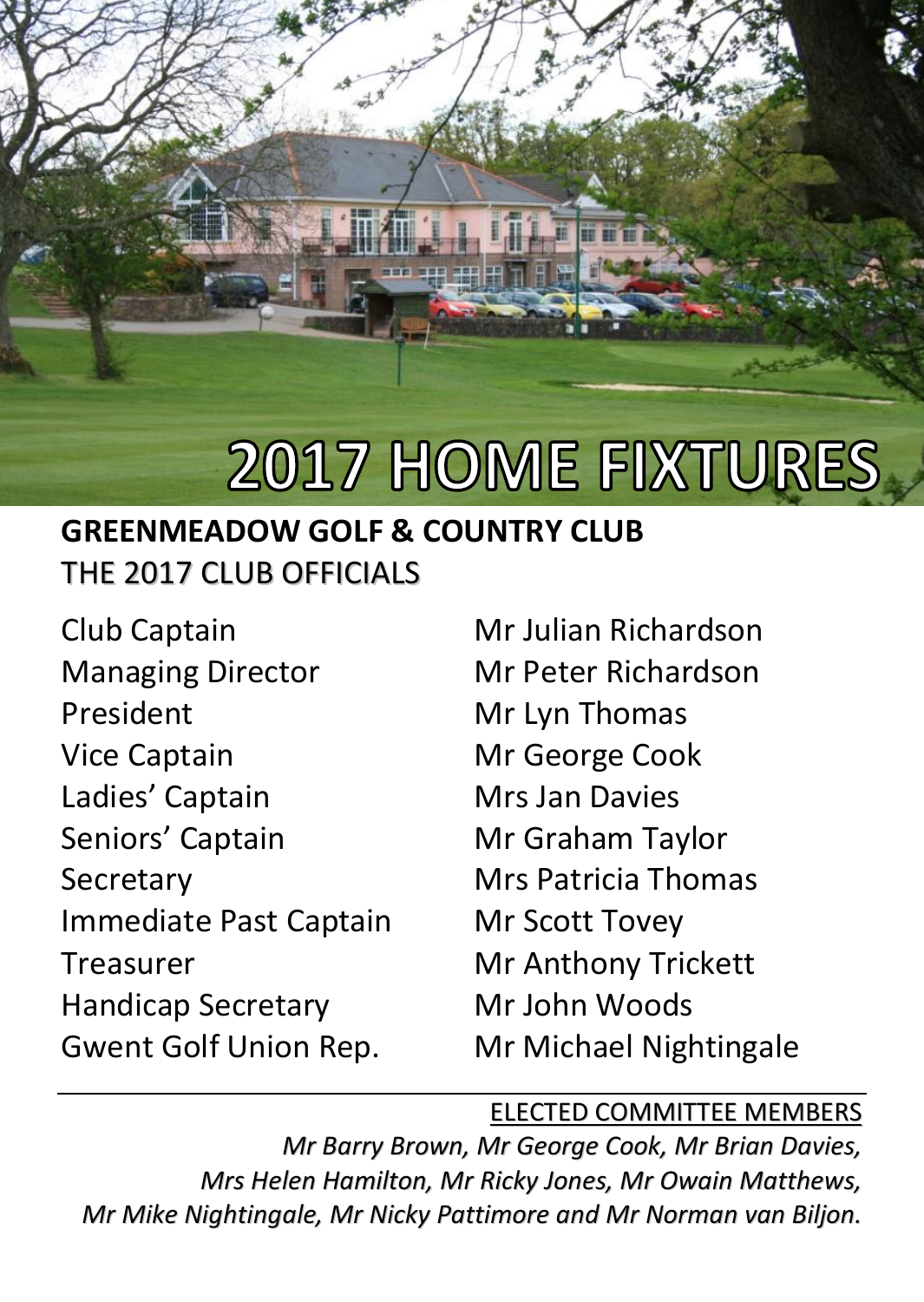## **ALL COMPETITIONS AND CLUB TEAM HOME MATCHES FOR THE 2017 SEASON**

| <b>MARCH</b>   |                                        |                                               |                    |  |
|----------------|----------------------------------------|-----------------------------------------------|--------------------|--|
| 6              | Mon                                    | Triangular match                              | <b>Seniors</b>     |  |
| 18             | Sat                                    | <b>Rugby Six Nations Competition</b>          |                    |  |
| 30             | Thu<br><b>Seniors Captain Drive-in</b> |                                               |                    |  |
| <b>APRIL</b>   |                                        |                                               |                    |  |
| 1              | Sat                                    | <b>Captain's Drive-in</b>                     |                    |  |
| $\overline{2}$ | Sun                                    | <b>Club Competition</b>                       |                    |  |
| 8              | Sat                                    | <b>Club Competition</b>                       |                    |  |
| 9              | Sun                                    | <b>Club Competition</b>                       |                    |  |
| 12             | Wed                                    | <b>Summer Knockouts Entry Night</b>           |                    |  |
| 15             | Sat                                    | <b>Club Competition</b>                       |                    |  |
| 16             | Sun                                    | <b>Club Competition</b>                       |                    |  |
| 19             | Wed                                    | Summer Knockouts Draw Night                   |                    |  |
| 22             | Sat                                    | 2 Man Texas Scramble                          |                    |  |
| 23             | Sun                                    | <b>Monthly Medal</b>                          |                    |  |
| 26             | Wed                                    | Aberdare                                      | <b>Seniors</b>     |  |
| 29             | Sat                                    | <b>Club Competition</b>                       |                    |  |
| 30             | Sun                                    | <b>Club Competition</b>                       |                    |  |
| <b>MAY</b>     |                                        |                                               |                    |  |
| $\overline{2}$ | Tue                                    | <b>St Pierre II</b>                           | <b>Second Team</b> |  |
| 4              | Thu                                    | <b>Tredegar &amp; Rhymney</b>                 | <b>Fourth Team</b> |  |
| 5              | Fri                                    | Pyle & Kenfig<br><b>Halletts</b>              |                    |  |
| 6              | Sat                                    | <b>Club Competition</b>                       |                    |  |
| $\overline{7}$ | Sun                                    | <b>Club Competition - Cock O North Finals</b> |                    |  |
| 8              | Mon                                    | Radyr                                         | Wayfarers          |  |
| 8              | Mon                                    | Llanishen                                     | Ladies             |  |
| 10             | Wed                                    | <b>The Grove</b>                              | Seniors            |  |
| 10             | Wed                                    | <b>Newport V</b>                              | <b>Third Team</b>  |  |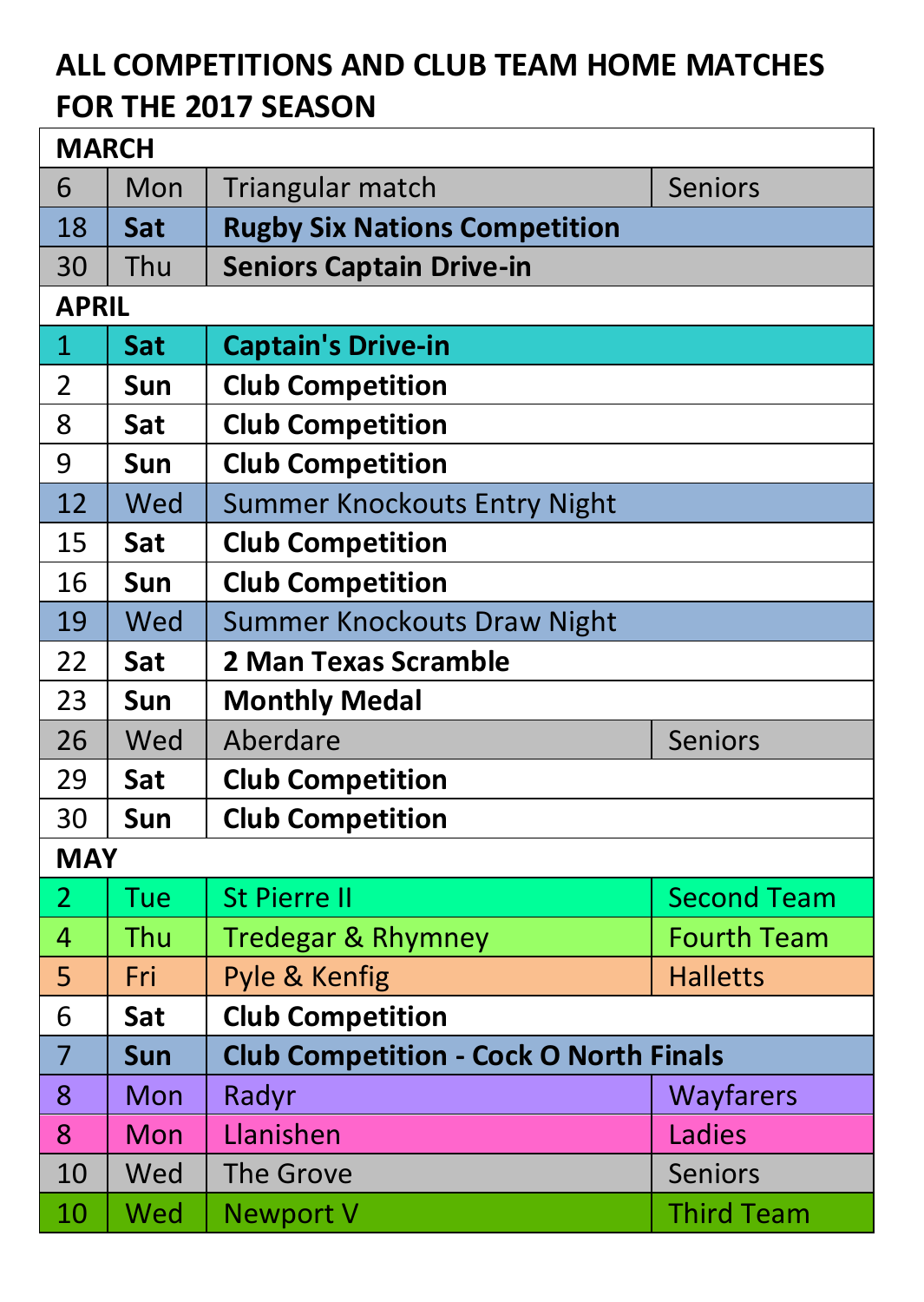| 11             | Thu        | <b>Celtic Manor I</b>                 | <b>First Team</b>  |  |
|----------------|------------|---------------------------------------|--------------------|--|
| 13             | Sat        | <b>Colin Hill Cup</b>                 |                    |  |
| 14             | Sun        | <b>Club Competition</b>               |                    |  |
| 16             | Tue        | <b>Tredegar Park I</b>                | <b>Second Team</b> |  |
| 17             | Wed        | <b>Bargoed</b>                        | Seniors            |  |
| 17             | Wed        | <b>St Mellons III</b>                 | <b>Third Team</b>  |  |
| 18             | Thu        | <b>Raglan Parc II</b>                 | <b>Fourth Team</b> |  |
| 19             | Fri        | <b>Morlais Castle</b>                 | <b>Halletts</b>    |  |
| 20             | Sat        | <b>Monthly Medal</b>                  |                    |  |
| 21             | Sun        | <b>Club Competition</b>               |                    |  |
| 23             | Tue        | <b>Newport IV</b>                     | <b>Second Team</b> |  |
| 25             | Thu        | <b>St Mellons I</b>                   | <b>First Team</b>  |  |
| 25             | Thu        | Ladies' Coffee Morning                |                    |  |
| 26             | Fri        | Cradoc                                | <b>Halletts</b>    |  |
| 27             | Sat        | <b>Club Strokeplay Weekend</b>        |                    |  |
| 28             | <b>Sun</b> | <b>Club Strokeplay Weekend</b>        |                    |  |
| 29             | Mon        | Llanwern                              | Wayfarers          |  |
| 31             | Wed        | <b>Tredegar Parc II</b>               | <b>Third Team</b>  |  |
| <b>JUNE</b>    |            |                                       |                    |  |
| $\mathbf{1}$   | Thu        | <b>Woodlake Park I</b>                | <b>First Team</b>  |  |
| 3              | Sat        | <b>County Handicap Team Qualifier</b> |                    |  |
| 4              | Sun        | <b>Club Competition</b>               |                    |  |
| $\overline{7}$ | Wed        | <b>West Mon III</b>                   | <b>Third Team</b>  |  |
| 10             | Sat        | <b>President's Day</b>                |                    |  |
| 11             | Sun        | <b>Monthly Medal</b>                  |                    |  |
| 13             | Tue        | <b>Woodlake Park II</b>               | <b>Second Team</b> |  |
| 15             | Thu        | <b>Celtic Manor</b>                   | Seniors            |  |
| 16             | Fri        | Creigiau                              | <b>Halletts</b>    |  |
| 17             | Sat        | <b>Memorial Trophy</b>                |                    |  |
| 18             | Sun        | <b>Club Competition</b>               |                    |  |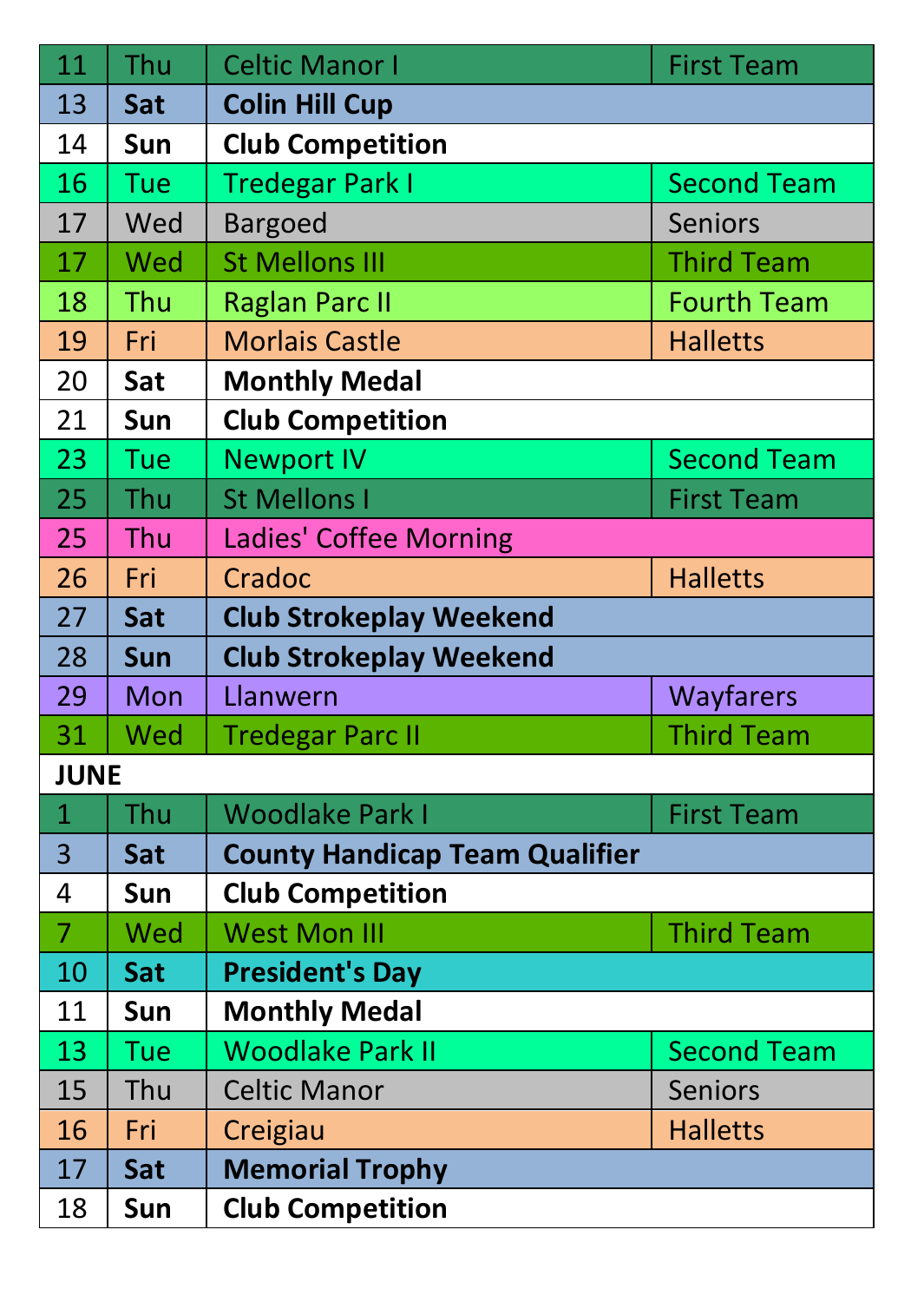| 18             | Sun         | <b>County Strokeplay at Peterstone Lakes</b>  |                    |  |  |  |
|----------------|-------------|-----------------------------------------------|--------------------|--|--|--|
| 19             | Mon         | <b>West Mon</b><br><b>Seniors</b>             |                    |  |  |  |
| 19             | Mon         | <b>Ragland Parc</b><br>Wayfarers              |                    |  |  |  |
| 19             | Mon         | <b>Celtic Manor</b><br>Ladies                 |                    |  |  |  |
| 20             | Tue         | <b>Tredegar &amp; Rhymney</b>                 | <b>Fourth Team</b> |  |  |  |
| 21             | Wed         | Wernddu III                                   | <b>Third Team</b>  |  |  |  |
| 22             | Thu         | Llanwern I                                    | <b>First Team</b>  |  |  |  |
| 24             | Sat         | <b>Members &amp; Guests</b>                   |                    |  |  |  |
| 25             | Sun         | <b>Club Competition</b>                       |                    |  |  |  |
| 26             | Mon         | <b>Gert Bradshaw Mixed</b>                    |                    |  |  |  |
| 27             | Tue         | <b>Blackwood I</b><br><b>Second Team</b>      |                    |  |  |  |
| 28             | Wed         | Mountain Ash                                  | <b>Seniors</b>     |  |  |  |
|                | <b>JULY</b> |                                               |                    |  |  |  |
| $\mathbf{1}$   | Sat         | <b>Captain's Day</b>                          |                    |  |  |  |
| $\overline{2}$ | Sun         | <b>Club Competition</b>                       |                    |  |  |  |
| 3              | Mon         | Coed-y-Mwster                                 | Wayfarers          |  |  |  |
| 6              | Thu         | <b>First Team</b><br><b>Newport I</b>         |                    |  |  |  |
| 7              | Fri         | <b>Captain's &amp; President's Cup</b>        |                    |  |  |  |
| 8              | Sat         | <b>Monthly Medal</b>                          |                    |  |  |  |
| 9              | <b>Sun</b>  | <b>Italian Cup</b>                            |                    |  |  |  |
| 10             | Mon         | Parc                                          | <b>Seniors</b>     |  |  |  |
| 11             | Tue         | Monmouth<br><b>Fourth Team</b>                |                    |  |  |  |
| 12             | Wed         | <b>Third Team</b><br><b>Peterstone I</b>      |                    |  |  |  |
| 13             | Thu         | Seniors' Captain's Day                        |                    |  |  |  |
| 14             | Fri         | <b>Summer Ball</b>                            |                    |  |  |  |
| 15             | Sat         | <b>Don Jenkins Trophy</b>                     |                    |  |  |  |
| 16             | <b>Sun</b>  | <b>Charity Day</b>                            |                    |  |  |  |
| 17             | Mon         | <b>Newport</b>                                | Wayfarers          |  |  |  |
| 18             | Tue         | <b>Monmouthshire II</b><br><b>Second Team</b> |                    |  |  |  |
| 21             | Fri         | <b>Mountain Ash</b>                           | <b>Halletts</b>    |  |  |  |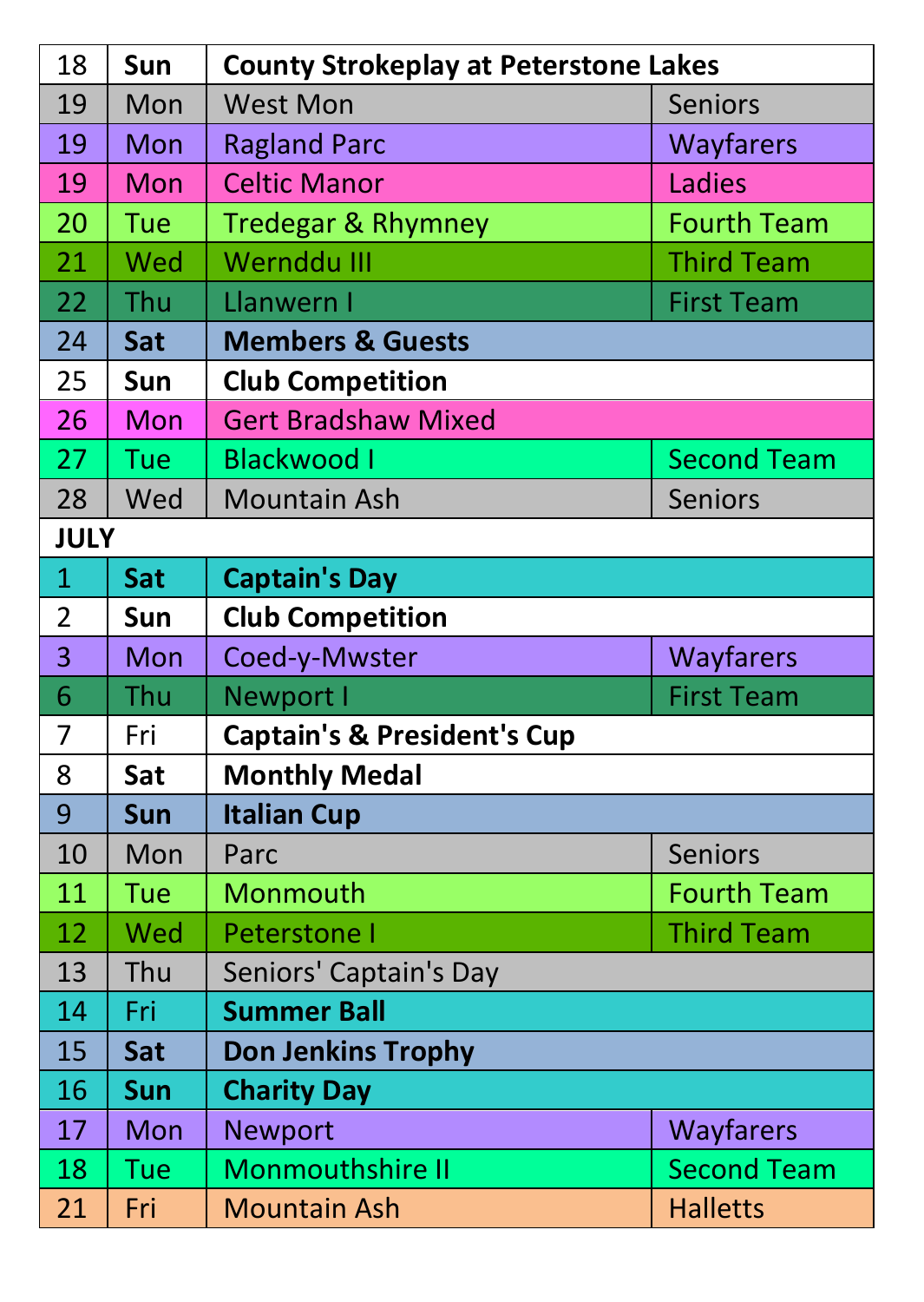| 22               | Sat           | <b>Ladies' Open</b>                              |                    |  |  |
|------------------|---------------|--------------------------------------------------|--------------------|--|--|
| 23               | Sun           | <b>Club Competition</b>                          |                    |  |  |
| 24               | Mon           | Pontypridd                                       | Wayfarers          |  |  |
| 24               | Mon           | <b>Woodlake Park</b><br>Ladies                   |                    |  |  |
| 25               | Tue           | <b>Newport III</b>                               | <b>Second Team</b> |  |  |
| 26               | Wed           | <b>Raglan Parc II</b>                            | <b>Fourth Team</b> |  |  |
| 26               | Wed           | Pontnewydd                                       | <b>Seniors</b>     |  |  |
| 27               | Thu           | <b>Llanwern II</b>                               | <b>First Team</b>  |  |  |
| 29               | Sat           | <b>Club Competition</b>                          |                    |  |  |
| 29               | Sat           | <b>Ladies' Captain's Day</b>                     |                    |  |  |
| 30               | Sun           | <b>Men's Open Day</b>                            |                    |  |  |
| 31               | Mon           | <b>St Pierre</b>                                 | Ladies             |  |  |
|                  | <b>AUGUST</b> |                                                  |                    |  |  |
| $\mathbf{1}$     | Tue           | Monmouth                                         | <b>Fourth Team</b> |  |  |
| $\overline{a}$   | Wed           | <b>Brynmeadows II</b>                            | <b>Third Team</b>  |  |  |
| 3                | Thu           | Parc I                                           | <b>First Team</b>  |  |  |
| 5                | Sat           | <b>Masters Round 1</b>                           |                    |  |  |
| 6                | Sun           | <b>Club Competition</b>                          |                    |  |  |
| $\overline{7}$   | Mon           | <b>Cottrell Park</b>                             | <b>Seniors</b>     |  |  |
| 12               | Sat           | <b>Masters Round 2</b>                           |                    |  |  |
| 13               | Sun           | <b>Club Competition</b>                          |                    |  |  |
| 13               | Sun           | <b>County Team Championship at Woodlake Park</b> |                    |  |  |
| 14               | Mon           | <b>Bryn Meadows</b>                              | Ladies             |  |  |
| 19               | Sat           | <b>Monthly Medal</b>                             |                    |  |  |
| 20               | Sun           | <b>Club Competition</b>                          |                    |  |  |
| 23               | Wed           | Peterstone                                       | <b>Seniors</b>     |  |  |
| 26               | Sat           | <b>Club Competition</b>                          |                    |  |  |
| 27               | Sun           | <b>Club Competition</b>                          |                    |  |  |
| <b>SEPTEMBER</b> |               |                                                  |                    |  |  |
| $\overline{2}$   | Sat           | <b>Gwent Captains</b>                            |                    |  |  |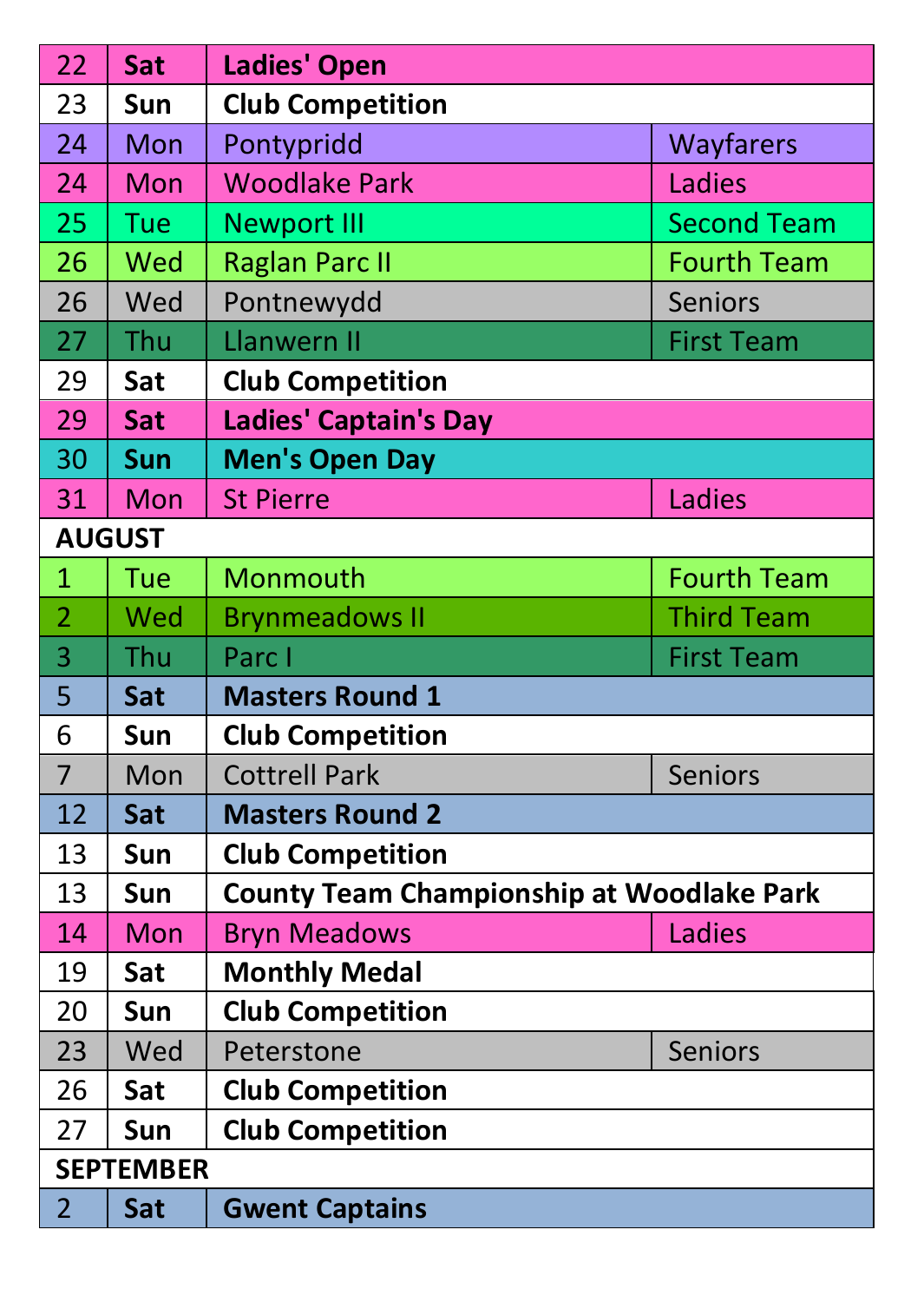| $\overline{3}$  | <b>Sun</b> | <b>Finals Day</b>                          |
|-----------------|------------|--------------------------------------------|
| 5               | Tue        | <b>Seniors Open Day</b>                    |
| 9               | Sat        | <b>Anniversary Cup</b>                     |
| 10              | Sun        | <b>County Team Handicap at GreenMeadow</b> |
| 13              | Wed        | Cock O North AGM                           |
| 16              | Sat        | <b>Captain v Vice Captain</b>              |
| 17              | Sun        | <b>Monthly Medal</b>                       |
| 23              | Sat        | <b>Club Competition</b>                    |
| 24              | Sun        | <b>Club Competition</b>                    |
| <b>OCTOBER</b>  |            |                                            |
| 6               | Fri        | <b>County Dinner at GreenMeadow</b>        |
| 24              | <b>Sun</b> | <b>Cock O North Start Date</b>             |
| <b>NOVEMBER</b> |            |                                            |
| 3               | Fri        | <b>Presentation Evening</b>                |

| <b>JUNIORS COMPETITIONS &amp; TEAM HOME MATCHES</b> |              |                                             |  |  |
|-----------------------------------------------------|--------------|---------------------------------------------|--|--|
|                                                     | <b>APRIL</b> |                                             |  |  |
| 2                                                   | Sun          | Individual Stableford                       |  |  |
| 9                                                   | Sun          | Monthly Medal                               |  |  |
| 16                                                  | Sun          | <b>Alan Miskelly Plate</b>                  |  |  |
| 23                                                  | Sun          | Individual Strokeplay                       |  |  |
| 30                                                  | Sun          | Individual Stableford                       |  |  |
| <b>MAY</b>                                          |              |                                             |  |  |
| 7                                                   | Sun          | Monthly Medal                               |  |  |
| 14                                                  | Sun          | Individual Stableford                       |  |  |
| 21                                                  | Sun          | Individual Strokeplay                       |  |  |
| 27                                                  | Sat          | <b>Club Strokeplay Championship Day One</b> |  |  |
| 28                                                  | Sun          | Club Strokeplay Championship Day Two        |  |  |
| <b>JUNE</b>                                         |              |                                             |  |  |
| 4                                                   | Sun          | Monthly Medal                               |  |  |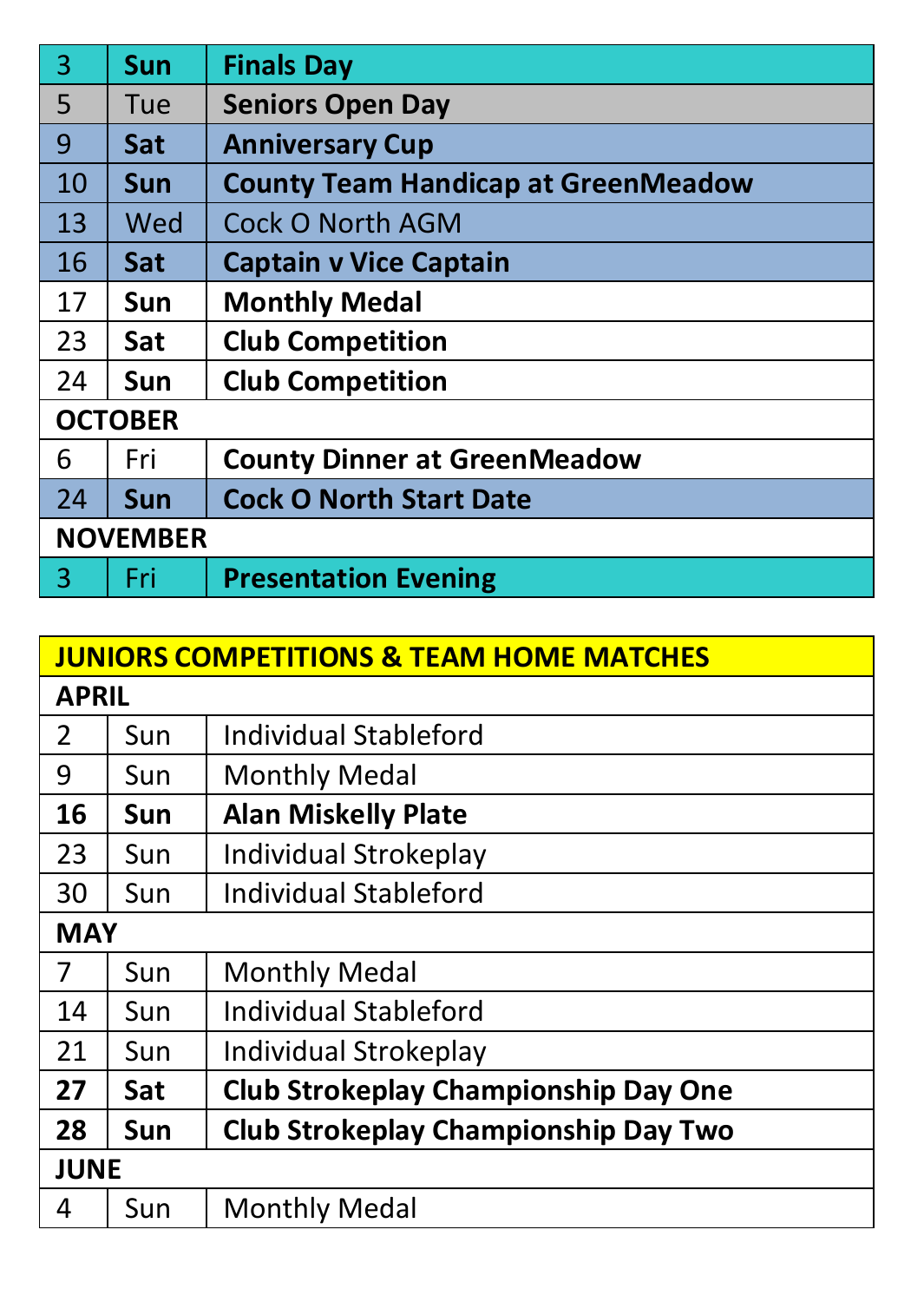| 11               | <b>Sun</b>    | <b>Junior's President's Day</b>    |  |
|------------------|---------------|------------------------------------|--|
| 18               | Sun           | <b>Junior Memorial Trophy</b>      |  |
| 25               | Sun           | Junior Club Championship Qualifier |  |
|                  | <b>JULY</b>   |                                    |  |
| 2                | Sun           | Captain's Day                      |  |
| 9                | Sun           | <b>Junior Italian Cup</b>          |  |
| 16               | Sun           | <b>Charity Day</b>                 |  |
| 23               | Sun           | <b>Monthly Medal</b>               |  |
| 30               | Sun           | Mens' Open Day                     |  |
|                  | <b>AUGUST</b> |                                    |  |
| 6                | <b>Sun</b>    | Don Jenkins Trophy                 |  |
| 13               | Sun           | <b>Monthly Medal</b>               |  |
| 20               | Sun           | <b>Xanadu Trophy</b>               |  |
| 27               | Sun           | <b>Monthly Medal</b>               |  |
| <b>SEPTEMBER</b> |               |                                    |  |
| 3                | Sun           | <b>Finals Day</b>                  |  |
| 10               | Sun           | <b>Anniversary Cup</b>             |  |
| 17               | Sun           | Individual Stableford              |  |
| 24               | Sun           | Individual Stableford              |  |

| KEY: |                                       |  |                             |
|------|---------------------------------------|--|-----------------------------|
|      | Club Official Event/ Club Event       |  | <b>First Team Fixtures</b>  |
|      | <b>Major Club Competition/Event</b>   |  | <b>Second Team Fixtures</b> |
|      | <b>Social Club Competition/ Event</b> |  | <b>Third Team Fixtures</b>  |
|      | <b>Seniors Fixtures</b>               |  | <b>Fourth Team Fixtures</b> |
|      | <b>Ladies Fixtures</b>                |  | <b>Juniors Fixtures</b>     |
|      | <b>Wayfarers Fixtures</b>             |  | <b>Halletts Fixtures</b>    |